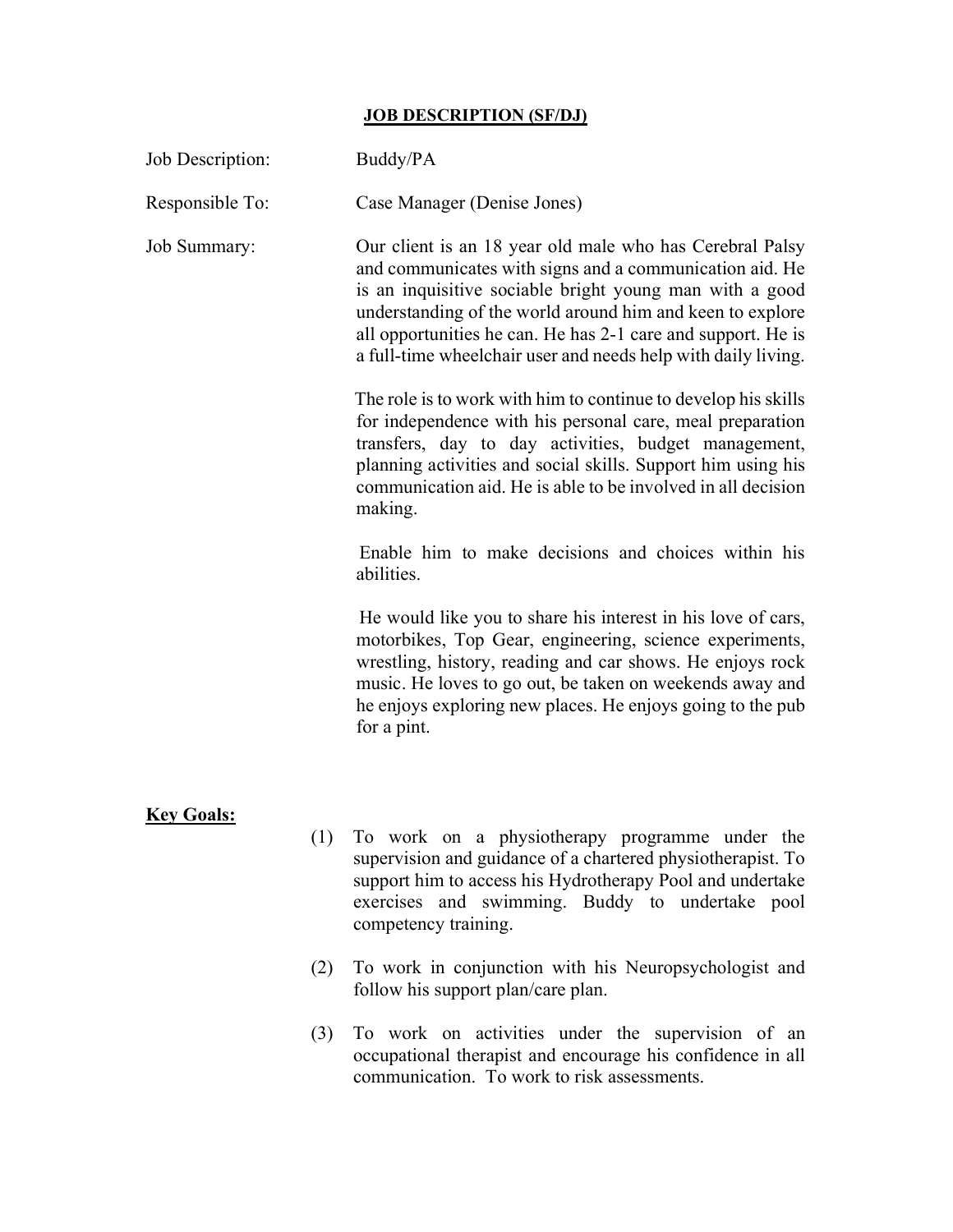- (4) Follow any instructions regarding the client's ability combined with the therapeutic needs of positioning and postural management. Support the client to communicate using his communication aid.
- (4) To support with planning and attending a wide range of activities in the community. To escort in his vehicle with another worker.

To drive him on outings (providing you have been accepted under the motor insurance) .

- (5) To undertake sleep in shifts at the family home or when away on overnight stays or on holidays with him.
- (6) Respect the need for confidentiality when our client or his family speak/communicate on matters of a private and personal nature.
- (7) To support with shopping, meal preparation, Prepare meals and drinks with him. Light domestic duties.
- (8) To administer medication once trained.
- (9) Check all equipment is in safe working order as per risk assessments.
- (10) To complete daily support record logs.
- (11) To work closely with the Team Leader and Case Manager and liaise with health care professionals.
- (12) To support him with family matters and keep his mother informed of any changes if agreed by the client.
- (13) To attend all meetings with the Case Manager and Assistant Case Manager.
- (14) To complete all mandatory and client specific training.

Petty Cash: Be responsible for any "petty cash" which may be made available to you and keep a record of expenditure with receipts.